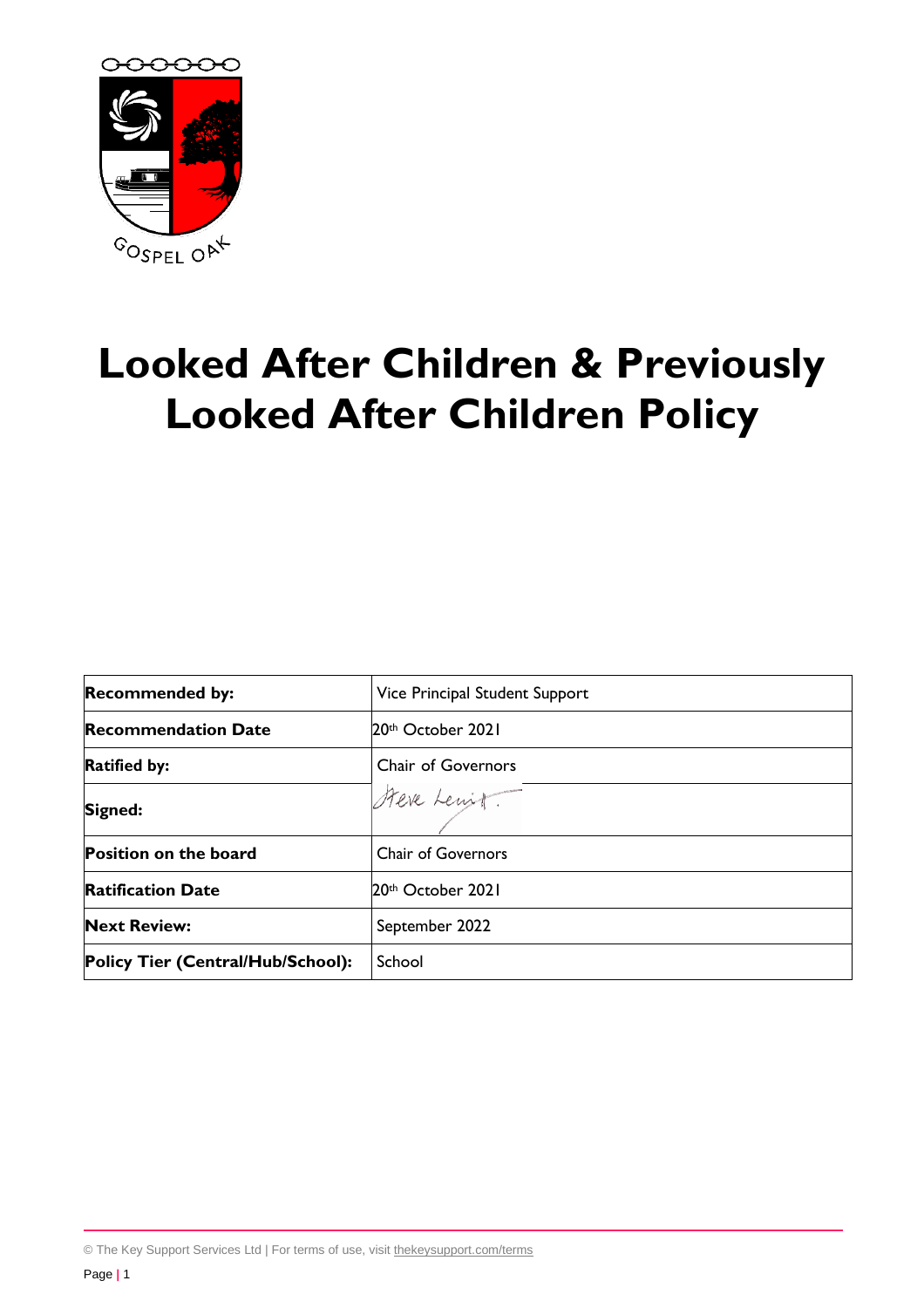# **1 Statement of intent**

Educational achievement and subsequent life chances for LAC and previously-LAC are of real concern. Pupils who are looked after require additional support and attention in order to improve their situation.

Gospel Oak School endeavours to provide positive experiences and offer stability, safety, and individual care and attention for all our pupils. With this in mind, we aim to:

- Encourage pupils to reach their potential and to make good progress in relation to their professional, social and emotional development.
- Ensure that pupils enjoy high quality teaching and a curriculum which meets their needs and the requirements of legislation.
- Plan support for LAC realistically and use the school's resources efficiently to ensure the school meets their needs.
- Promote a positive culture in all aspects of school life.
- Help pupils develop their cultural, moral and social understanding.

# **2 Legal framework**

This policy has due regard to all relevant legislation and statutory guidance including, but not limited to, the following:

- Children Act 1989
- The Care Planning, Placement and Case Review (England) Regulations 2010
- Children (Leaving Care) Act 2000
- Children and Young Persons Act 2008
- Children and Families Act 2014
- Children and Social Work Act 2017
- DfE (2018) 'Promoting the education of looked-after children and previously looked-after children'
- DfE (2018) 'The designated teacher for looked-after and previously looked-after children'
- DfE (2017) 'Exclusions from maintained schools, academies and pupil referral units in England'
- DfE (2021) 'Keeping children safe in education (2021)'
- DfE (2018) 'Working Together to Safeguard Children'

This policy operates in conjunction with the following school policies and documents:

- Admissions Policy
- **Behaviour Policy**
- Anti-Bullying Policy
- Child Protection and Safeguarding Policy
- Special Education Needs and Disabilities (SEND) Policy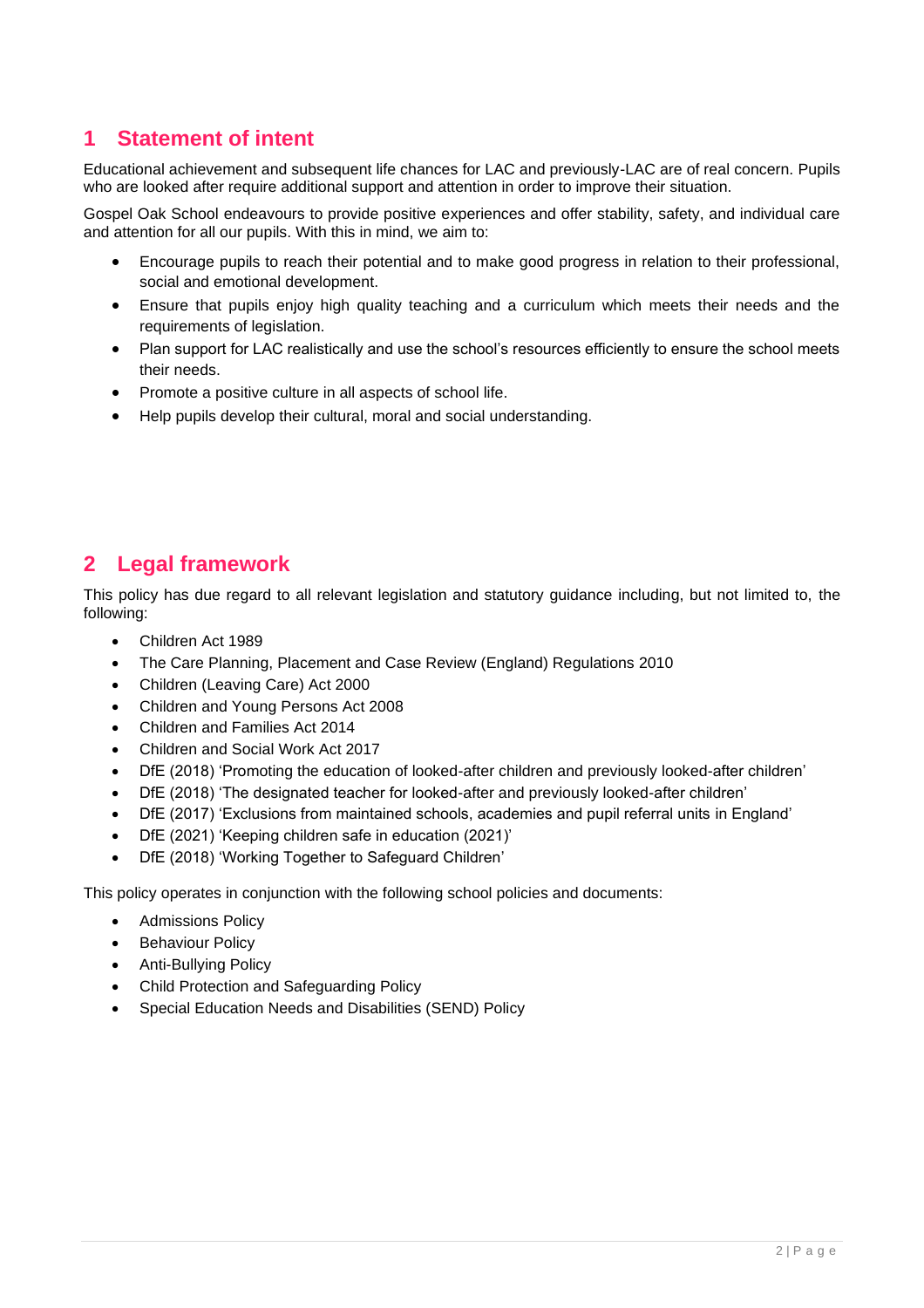# **3 Definitions**

**"Looked-after children (LAC)"** are defined as:

- Children or young people who are the subject of a Care Order or Interim Care Order under the Children Act 1989.
- Children who are placed in foster care, children's residential homes, with relatives or friends, in semiindependent or supported independent accommodation.
- Children subject to a Care or Interim Care Order whilst placed with a parent, where the LA has parental responsibility.
- Children who are not subject to an order but are accommodated by the LA under an agreement with their parents.

**"Previously-LAC"** are defined as:

- Children who are no longer looked after by an LA in England and Wales because they have either been adopted or are the subject of an adoption, special guardianship or child arrangements order.
- Children who were adopted outside England and Wales from 'state care' (care that is provided by a public authority, religious organisation, or other organisation whose main purpose is to benefit society).

## **4 Roles and responsibilities**

The governing board is responsible for:

- Ensuring the school has a coherent policy for LAC and previously-LAC.
- Reviewing the school's policies and procedures in conjunction with legislation and statutory guidance.
- Ensuring the designated teacher for LAC and previously-LAC has received the appropriate training.
- Ensuring that appropriate staff have the information they need in relation to each looked after child's:
	- Legal status (i.e. whether they are looked after under voluntary arrangements with consent of parents or on an interim or full care order) and contact arrangements with birth parents or those with parental responsibility.
	- Care arrangements and the levels of authority delegated to the carer by the LA.
- Ensuring that staff have the skills, knowledge and understanding to keep LAC and previously-LAC safe.
- Ensuring that there are clear systems and processes in place for identifying and reporting possible safeguarding or mental health concerns amongst LAC and previously-LAC.
- Ensuring LAC and previously-LAC have equal access to all areas of the curriculum and that reasonable adjustments are made, if necessary.
- Reviewing the annual report produced by the designated teacher to evaluate the progress of LAC in the school.
- Ensuring they receive feedback from the Principal regarding the effectiveness of the policy on an annual basis.

The virtual school head (VSH) is responsible for:

- Monitoring the attendance and educational progress of the children their authority looks after; this includes children who have left care through adoption, special guardianship or child arrangement orders, or who were adopted from state care outside of England and Wales.
- Ensuring that arrangements are in place to improve the education and outcomes of the authority's LAC, including those placed out-of-authority.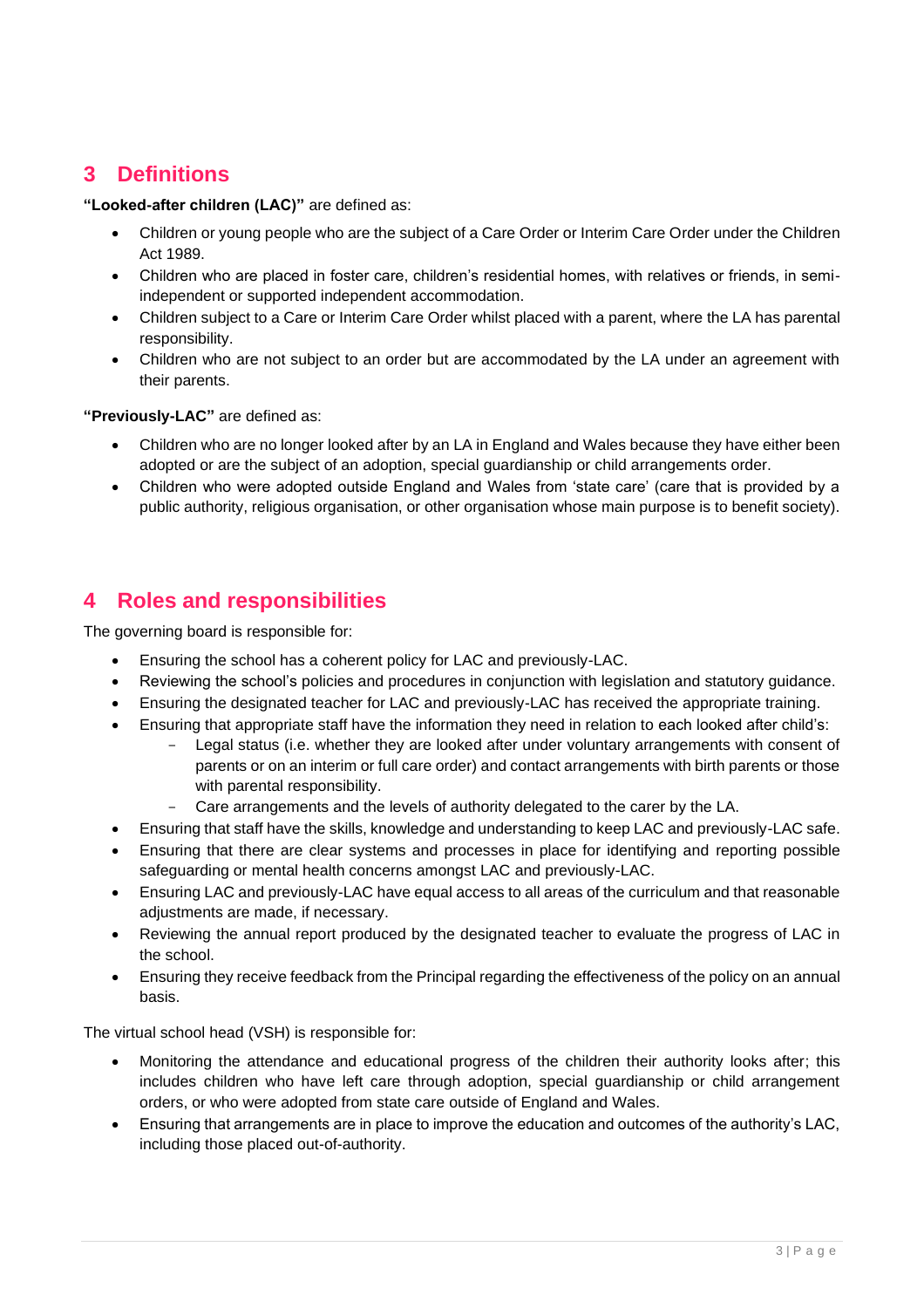- Building relationships with health, education and social care partners, as well as other partners, so they and the designated teachers understand the support available to LAC and previously-LAC.
- Working with the school to ensure all LAC in attendance are fully supported in reaching their full potential.
- Acting as the educational advocate for LAC.
- Acting as a source of advice and information to help parents of previously-LAC as effectively as possible.
- Managing the school's allocation of pupil premium plus (PP+) for LAC.
- Ensuring there are effective systems in place to:
	- Maintain an up-to-date roll of the LAC who are in school settings, and gather information about their educational placement, attendance and progress.
	- Inform the Principal and designated teacher if they have a pupil on roll who is looked after by the LA.
	- Ensure social workers, schools, designated teachers, careers and independent reviewing officers understand their role and responsibilities regarding a pupil's PEP.
	- Ensure that up-to-date and effective PEPs that focus on educational outcomes are maintained for all LAC.
	- Avoid delays in providing suitable educational provision.
	- Ensure the education achievement of LAC is seen as a priority by everyone who has responsibilities for promoting their welfare.
	- Report regularly on the attainment, progress and school attendance of LAC through the authority's corporate parenting structures.

The Principal is responsible for:

- Appointing the designated teacher for LAC and previously-LAC.
- Allowing the designated teacher the time and facilities to succeed in carrying out their duties.
	- Overseeing this policy and monitoring its implementation, feeding back to the governing board annually on the following:
	- The number of LAC and previously-LAC in the school
	- An analysis of assessment scores as a cohort, compared to other pupil groups
	- The attendance of LAC and previously-LAC, compared to other pupil groups
	- The level of fixed term and permanent exclusions, compared to other pupil groups
- Ensuring all members of staff are aware that supporting LAC is a key priority.
- Ensuring PP+ for previously-LAC is managed effectively.
- Promoting the advantages of actively challenging negative stereotypes of LAC.

The designated teacher for LAC and previously-LAC is responsible for:

- Building relationships with health, education and social care partners and other partners so that they and the VSH understand the support available to LAC and previously-LAC.
- Promoting the educational achievement of LAC and previously-LAC at the school; this includes those that left care through adoption, special guardianship or child arrangement orders or were adopted from state care outside England and Wales.
- Acting as the main contact for social services and the DfE.
- Promoting a culture of high expectations and aspirations.
- Ensuring LAC are involved in setting their own targets.
- Advising staff on teaching strategies for LAC.
- Ensuring that LAC are prioritised for one-to-one tuition and support.
- Leading on how the child's PEP is developed and used in school to ensure the child's progress towards targets is monitored.
- Liaising with the SENCO to ensure all pupil needs are met.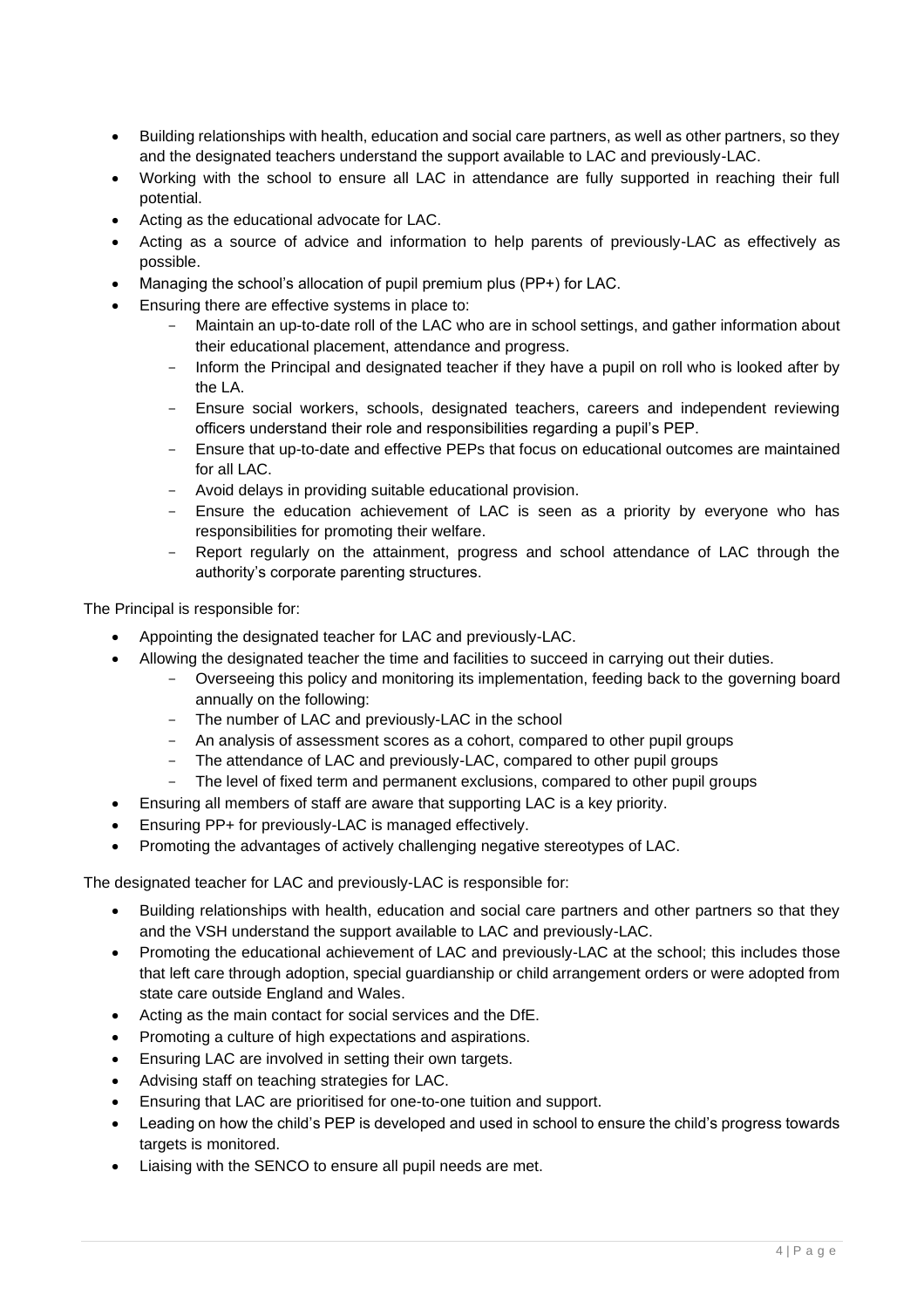- Being vigilant in observing any potential safeguarding concerns that could arise surrounding LAC and previously-LAC due to their increased vulnerability to harm and reporting these to the DSL as soon as they arise.
- Working with the child's VSH and social worker to develop and implement their PEP.
- Working with the VSH to discuss how funding can be used to support the child's progress and meet the needs identified in their PEP.
- Working with the Principal to submit an annual report to the governing board, which details the progress of all LAC and previously-LAC.

The DSL is responsible for:

- Keeping up-to-date records of LAC's respective social worker and VSH.
- Promoting amongst staff the importance of recognising and reporting safeguarding concerns surrounding LAC and previously-LAC as soon as possible due to their increased vulnerability to harm.
- Where a child ceases to be looked after and becomes a care leaver, keeping up-to-date contact details of their LA personal advisor and liaising with the advisor as necessary regarding any issues of concern affecting the care leaver.

The SENCO is responsible for:

- Ensuring they are involved in reviewing PEP and care plans for LAC and previously-LAC.
- Liaising with the class teacher, designated teacher, specialists and parents when considering interventions to support the progress of previously-LAC.

Staff are responsible for:

- Being aware of LAC and previously-LAC and providing them with support and encouragement.
- Preserving confidentiality, where appropriate, and showing sensitivity and understanding.
- Being vigilant for any signs of bullying towards LAC and previously-LAC.
- Being vigilant for any signs of safeguarding concerns surrounding LAC and previously-LAC due to their increased vulnerability to harm and reporting any concerns to the DSL as soon as possible.
- Promoting the self-esteem of LAC and previously-LAC.

# **5 Personal education plan (PEP)**

All LAC must have a care plan; PEPs are an integral part of this care plan.

The PEP is an evolving record of what needs to happen for a pupil to enable them to make the expected progress and fulfil their potential. The PEP will reflect the importance of a personalised approach to learning which meets the identified educational needs of the child.

The school with other professionals and the child's carers will use the PEP to support the child's educational needs, raise the child's aspirations and improve their life chances. All relevant bodies, such as the LA, the designated teacher and carers, will involve the child in the PEP process at all stages.

The PEP will address the pupil's full range of education and development needs, including:

- On-going catch-up support, which will be made available for children who have fallen behind with work.
- Suitable education provided by the LA, where the child is not in school because of suspension or exclusion.
- Transitional support where needed, such as if a child is moving to a new school.
- School attendance and behaviour support, where appropriate.
- Support to help the child meet their aspirations, which includes: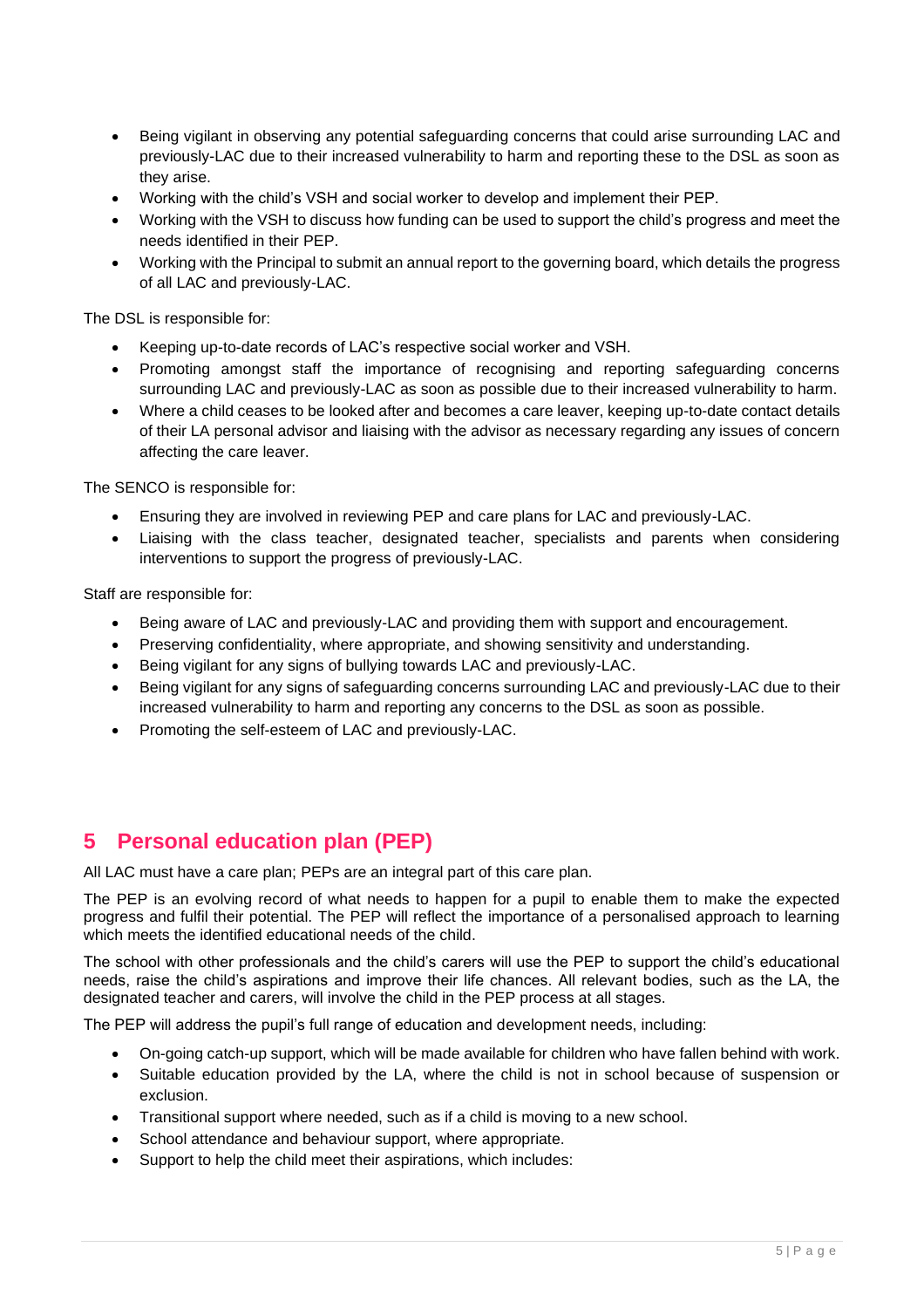- Support to achieve expected levels of progress for the relevant national key stage and to complete an appropriate range of approved qualifications.
- Careers advice, guidance and financial information about FE, training and employment, that focusses on the child's strengths, capabilities and the outcomes they want to achieve.
- Out-of-school hours learning activities, study support and leisure interests.

The VSH and the designated teacher will ensure that information is included within a LAC or previously-LAC's PEP surrounding how they are benefitting from any use of PP+ funding to improve their attainment.

Any interventions supported by PP+ will be evidence-based and in the best interests of the pupil.

## **6 Working with agencies and the Virtual School Head (VSH)**

The school will ensure that copies of all relevant reports are forwarded to the LAC social workers, in addition to carers or residential social workers.

The school will work with other agencies to exchange information, such as changes in circumstances, exclusions or attendance issues, taking prompt action, where necessary, to safeguard LAC and previously-LAC.

Behaviour management strategies will be agreed between the VSH and the school, to ensure challenging behaviour is managed in the most effective way for that individual child.

The designated teacher for LAC and previously-LAC will communicate with the VSH and child's social worker to facilitate the completion of the PEP.

Through the designated teacher, the school will work with the VSH, social worker and other relevant agencies to monitor any arrangements in place so that actions and activities recorded in the child's PEP are implemented without delay. The designated teacher will communicate with the VSH and agree on how PP+ can be used effectively to accommodate the child's educational attainment and progress.

PP+ for previously-LAC will be allocated directly to, and managed by, the school. The school will work with the VSH to manage allocation of PP+ for the benefit of our cohort of LAC, or previously-LAC, and according to their needs. If deemed necessary, the school will allocate an amount of funding to an individual to support their needs.

The designated teacher will ensure consistent and strong communication with the VSH regarding LAC who are absent without authorisation.

The school will share their expertise on what works in supporting the education of LAC and previously-LAC.

# **7 Training**

The designated teacher and other school staff involved in the education of LAC and previously-LAC will receive the appropriate training, this includes information about the following:

- School admissions arrangements
- **SEND**
- **Attendance**
- **Exclusions**
- Homework
- GCSE options
- Managing and challenging behaviour
- Promoting positive educational and recreational activities
- Supporting pupils to be aspirational for their future education, training and employment
- **Safeguarding**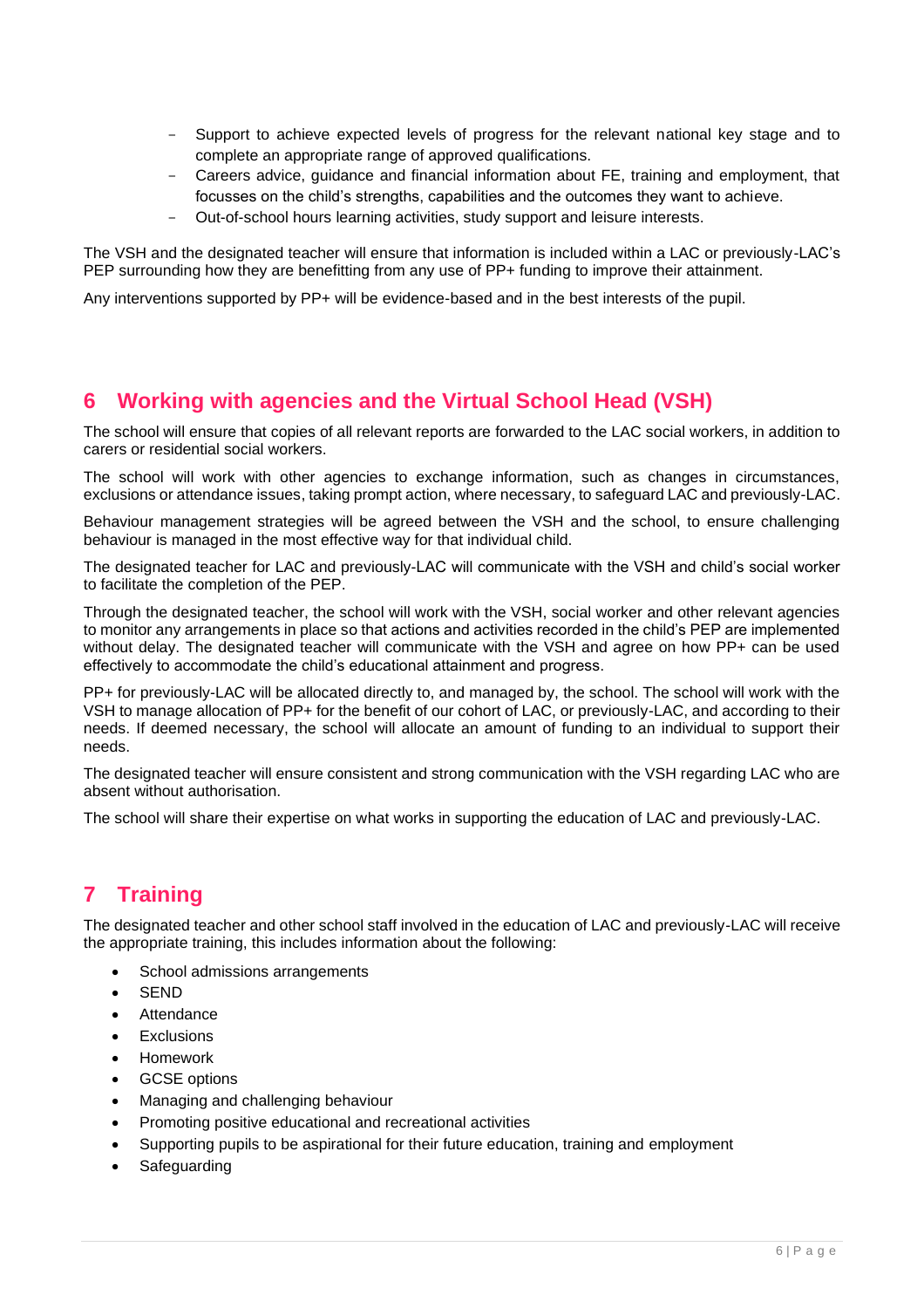# **8 Safeguarding**

The school recognises that many LAC and previously-LAC have experienced trauma, abuse or complex family circumstances that have led to them being placed in care, and will ensure that all staff are aware that experiences of adversity such as these can leave pupils vulnerable to further harm or exploitation.

All staff will be trained to recognise signs and indicators of safeguarding concerns and will ensure that extra vigilance is practiced in observing and identifying these indicators amongst LAC and previously-LAC as soon as possible.

Where a LAC or previously-LAC has a social worker, this will inform decisions about safeguarding, e.g. responding to unauthorised absence or missing education where there are known safeguarding risks.

The Principal will implement appropriate pastoral support services in place throughout the school to ensure that the welfare of LAC and previously-LAC can be adequately protected to the extent that reflects their increased vulnerability.

Staff will be encouraged to report to the DSL any concerns they have over LAC or previously-LAC in line with the processes outlined in the Child Protection and Safeguarding Policy.

Staff will be regularly encouraged to look for signs of bullying and report to the designated teacher if they believe a LAC or previously-LAC is being bullied, as this can have a particularly negative impact on pupils who have early experiences of rejection or abandonment.

### **9 Pupil mental health**

LAC and previously-LAC are more likely to experience the challenge of social, emotional and mental health issues which can impact their behaviour and education. The designated teacher will have awareness, training and skills regarding a child's needs and how to support them in relation to behaviour management and mental health.

The designated teacher will work with the VSH to ensure the school is able to identify signs of potential mental health issues, understand the impact issues can have on LAC and previously-LAC, and knows how to access further assessment and support, where necessary.

The school understands that the increased frequency of mental health problems amongst LAC and previously-LAC may present a barrier to adequately identifying when mental health problems are indicative of a safeguarding concern. For this reason, the designated teacher will ensure that they, and all staff who maintain regular contact with LAC or previously-LAC are vigilant surrounding any changes in the mental health, behaviour, social inclination or mood of these pupils.

### **10 Exclusions**

Past experiences of LAC and previously-LAC will be considered when designing and implementing the school's Behaviour Policy.

The school will have regard to the DfE's statutory guidance 'Exclusions from maintained schools, academies and pupil referral units in England' and, as far as possible, avoid excluding any LAC.

Where the school has concerns about a child's behaviour, the VSH will be informed at the earliest opportunity. As far as possible, the school will engage proactively with the social worker or carer of a LAC to provide appropriate support for underlying issues that may be causing poor behaviour and improving this behaviour.

Exclusion will only be used as a last resort, after the school and VSH have considered what additional support can be provided to prevent exclusion, and any additional arrangements to support the pupil's education in the event of exclusion.

The school will inform parents that they can seek the advice of the VSH on strategies to support their child to avoid exclusion.